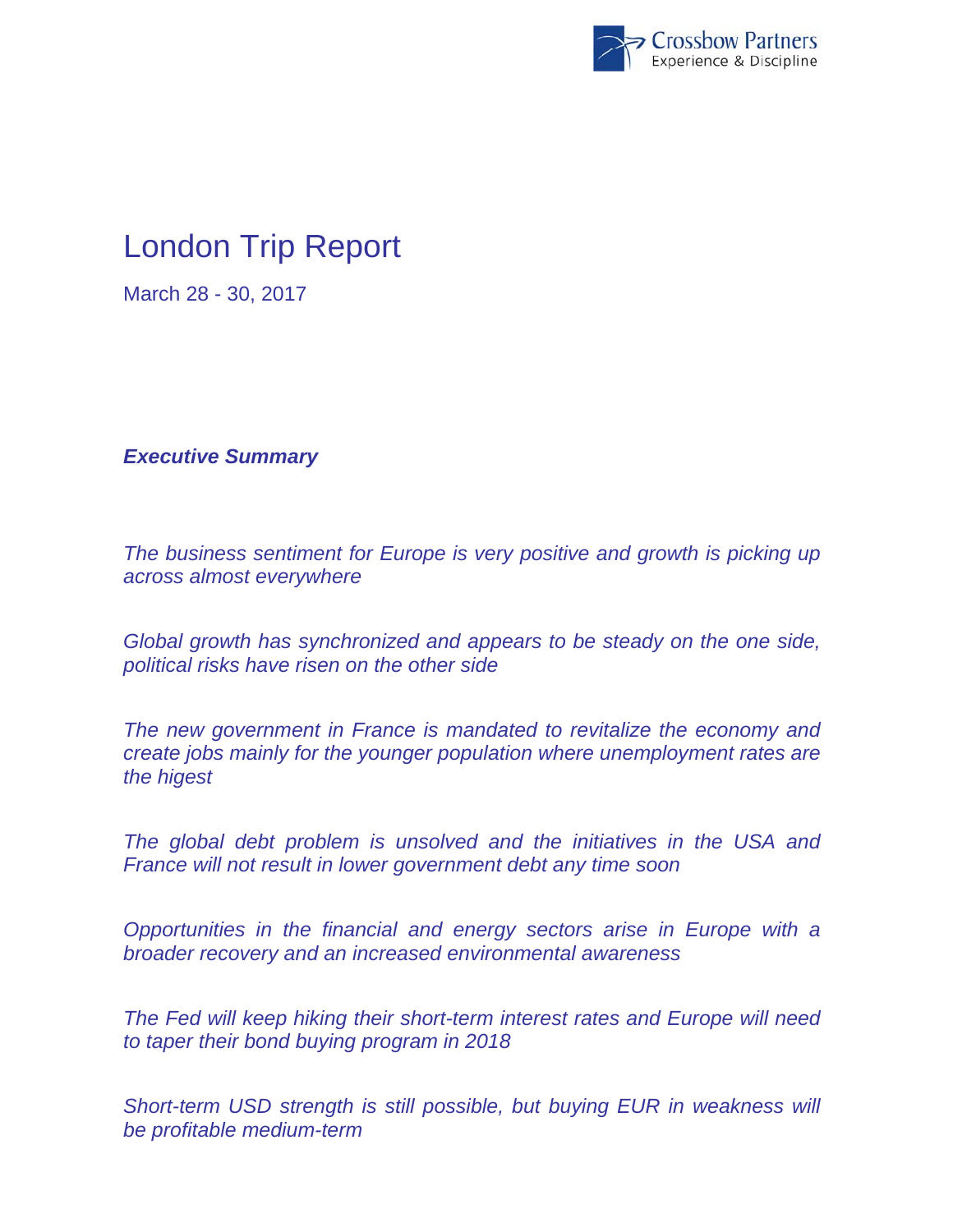

#### **Energy Megatrends**

We met with a few interesting energy funds on this trip. The changes in this sector are driven by regulations and technological progress. Exposure in funds, such as Alvento, Lansdowne Energy Dymanics or Northlander could be very attractive as they will be able to benefit from their longterm experience and specialised skills in energy. Below the major trends released by Bloomberg New Energy Finance (BNEF).

Clean energy installations broke new records worldwide in 2016, and wind and solar are seeing twice as much funding as fossil fuels. That's largely because prices continue to fall. Solar power, for the first time, is becoming the cheapest form of new electricity in the world.

Wind and solar are about to become unstoppable, natural gas and oil production are approaching their peak, and electric cars and batteries for the grid are waiting to take over.



Here's what's shaping the future of power markets:

Government subsidies have helped wind and solar get a foothold in global power markets, but economies of scale are the true driver of falling prices. Unsubsidized wind and solar are beginning to outcompete coal and natural gas in an ever-widening circle of countries.



#### **Renewables Have Become Unstoppable**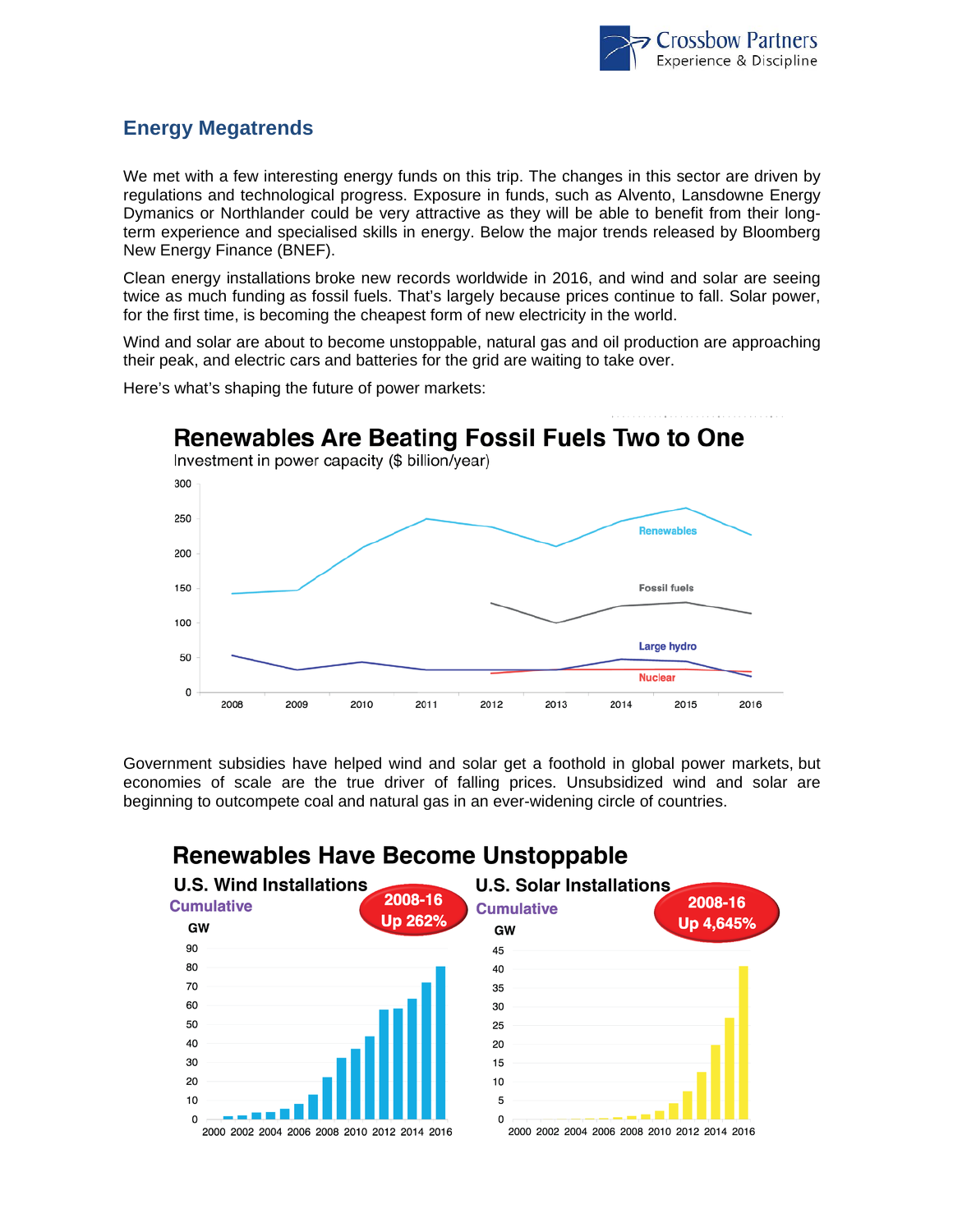

Electricity demand in the U.S. has been declining, largely due to increased energy efficiency in everything from light bulbs and TVs to heavy manufacturing. In such an environment, the most expensive fuel loses, and increasingly that's coal.



With renewables entering the mix, even the fossil-fuel plants still in operation are being used less often. When the wind is blowing and the sun is shining, the marginal cost of that electricity is essentially free, and free energy wins every time. That also means declining profits for fuelburning power plants.

The bad news for coal miners gets even worse. U.S. mining equipment has gotten bigger and way more efficient. Perhaps the biggest killer of coal jobs is improved mining equipment. The state of California now employs more people in the solar industry than the entire country employs for coal.





Historically, economic growth has gone hand-in-hand with increased energy consumption. Advances in efficiency are changing that, too. Call it the Great Decoupling.

The sharpest change in U.S. energy has been driven by advances in oil and gas drilling through shale rock. This type of horizontal drilling has also seen enormous improvements in efficiency, deploying fewer workers, fewer rigs, and drilling fewer wells to produce ever-more fossil fuels. The natural gas that comes out of these wells is practically free.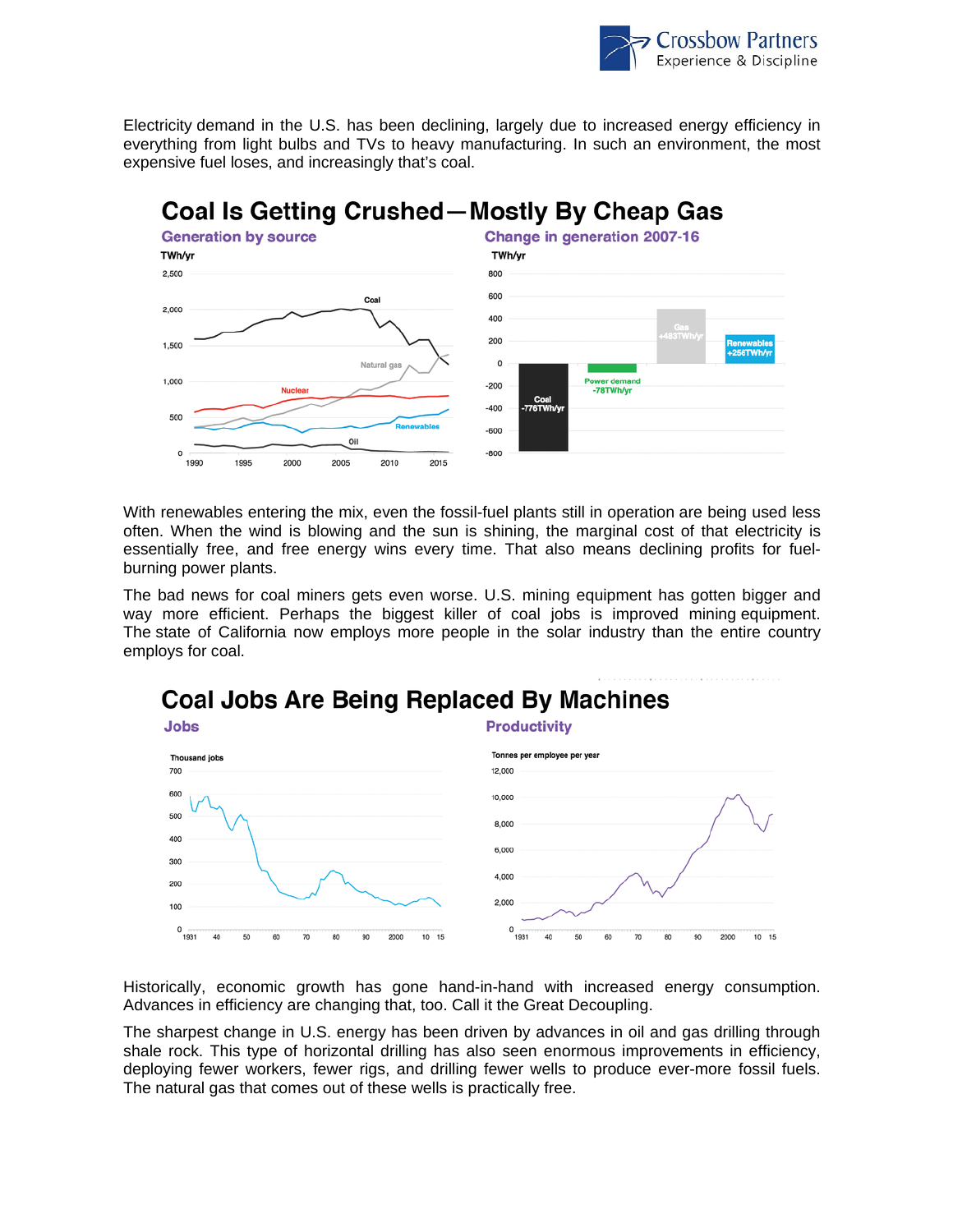



### **U.S. Oil and Gas Production Have Soared**



But demand for that oil and gas may not be long for this world. The world's cars are getting wildly more efficient.



## **Auto Fuel Economy Keeps Improving**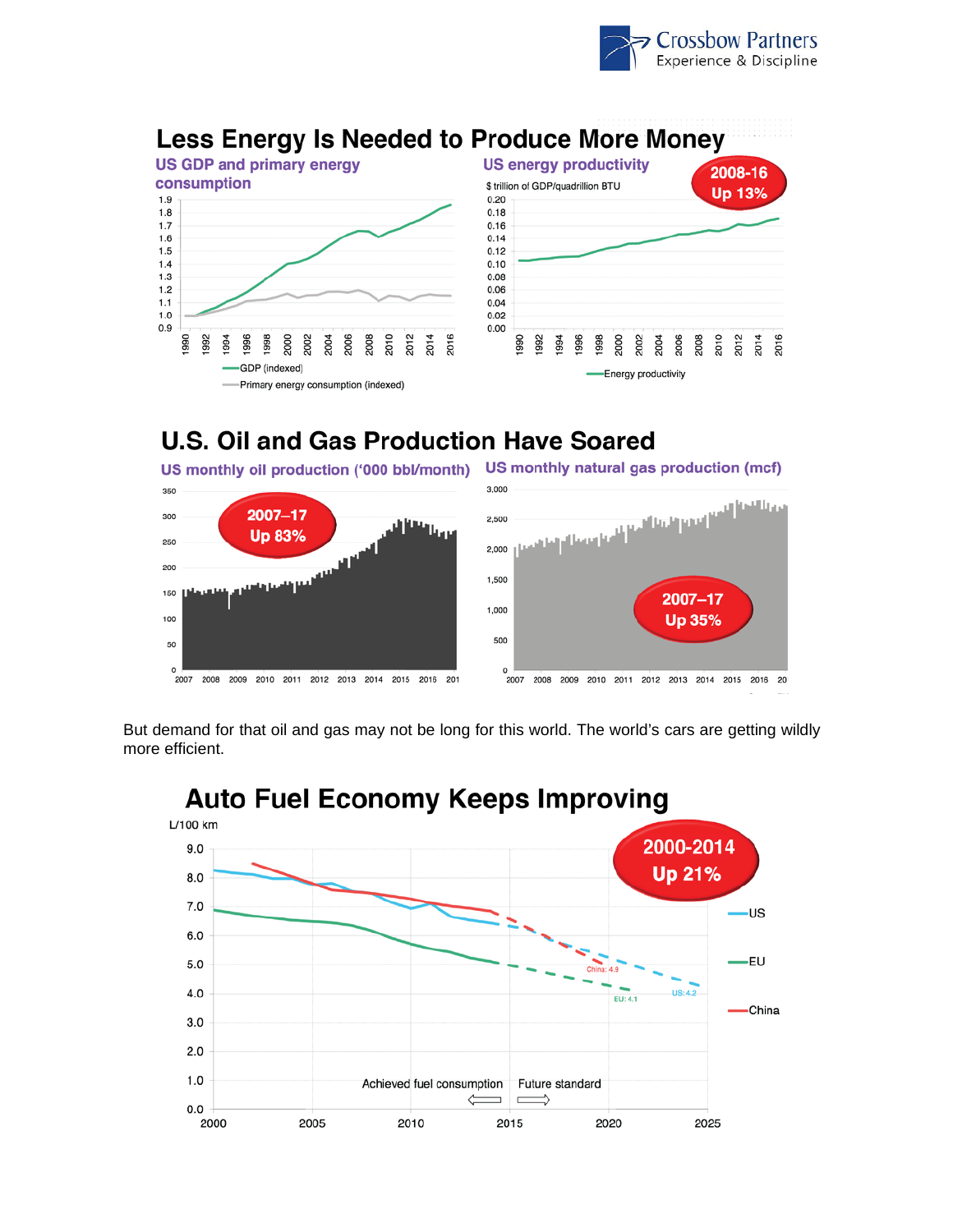

And the biggest threat to oil markets - electric cars - is just getting started. Joel Couse, the chief economist for Total SA, told the BNEF conference that EVs will make up 15 percent to 30 percent of new vehicles by 2030, after which fuel "demand will flatten out," Couse said. "Maybe even decline."



Couse's projection for electric cars is the highest yet by a major oil company and exceeds BNEF's own forecast.

The outlook for electric cars - and for battery-backed wind and solar - is improving because the price of lithium-ion packs continues to tumble.

The shift to cleaner energy is ridding the air of local pollutants that cause heart disease, asthma, and cancer, as well as the greenhouse gas emissions responsible for climate change. Trump's Energy Secretary, Rick Perry, told the BNEF Summit that the U.S. should remain in the Paris climate accord, but should renegotiate it to draw out stronger pledges from European countries.

Meeting U.S. commitments made under President Barack Obama shouldn't be too difficult. America is already half way to meeting its 2025 goal.

## **U.S. Emissions Have Fallen Dramatically**



#### **US total emissions**